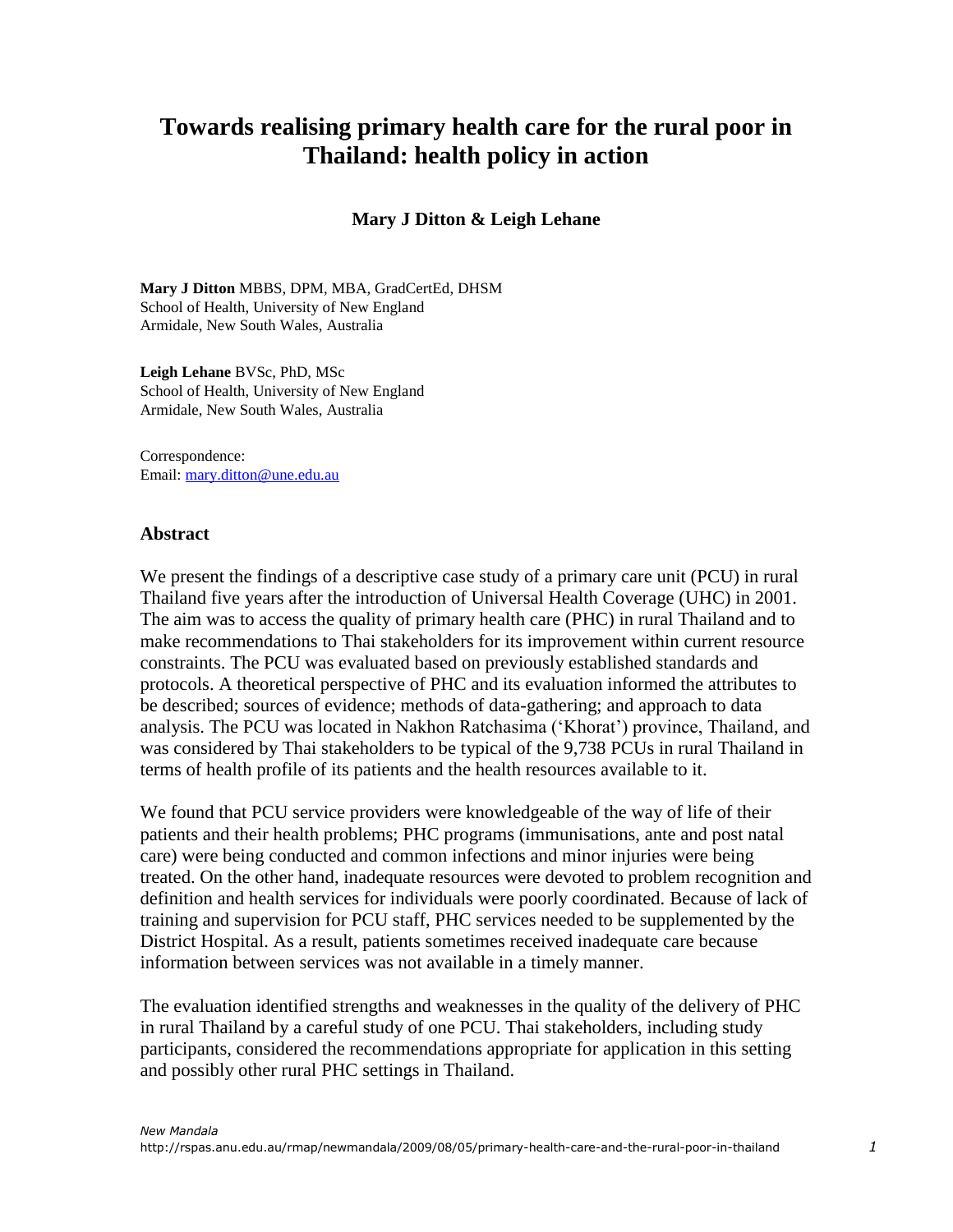**Abbreviations:** GOHNET, Global Occupational Health Network; HIV/AIDS, human immunodeficiency virus/acquired immunodeficiency syndrome; PCU, Primary Health Care Unit; PHC, primary health care; SARS, severe acute respiratory syndrome; SIA, Safety Institute of Australia; UHC Universal Health Coverage.

**Key words:** quality in health care; primary health care; rural health care; Thailand.

## **Introduction**

In 2001 Thailand established Universal Health Coverage (UHC) to provide primary health care (PHC) through its network of 9,738 primary care units (PCUs) (sometimes also called health centres) to make health care accessible for uninsured Thais (including about 40 million rural people). UHC (known as the '30 Baht Scheme') meant that, for patients, the cost of medical and hospital treatment was 30 baht per episode of care. [1] In October 2006, General Surayud Chulanont, the current Prime Minister of Thailand and Head of the Interim Government, abolished the 30 baht fee and made the health care program free. [2]

PHC services in Thailand provide treatment for common illnesses and injuries, health promotion, disease prevention and control and rehabilitation. PHC refers to first contact, continuous, comprehensive and coordinated care. [3, 4]

PHC for Thailand's rural poor has been problematic because of a shortage of rural medical practitioners [5] and challenges raised by recent epidemics, such as avian influenza, SARS and HIV/AIDS. [6, 7]

The authors, comprising the research team, looked at what PHC was being done, and how well it was being done, by one rural PCU. The aim was to provide Thai stakeholders, among whom were executives, senior provincial health officers and academics, with a report that would help them implement strategies to improve PHC throughout rural Thailand.

# **Methods**

The authors evaluated the delivery of PHC at one PCU in Nakhon Ratchasima ('Khorat') Province, Thailand. The research design is best described as a case study. During the course of the study we were immersed in the life of the PCU for one month and lived in Provincial Health Services accommodation for that period.

The case study PCU was located about 250 km north-east of Bangkok and was chosen by the Thai stakeholders in collaboration with the researchers because it was considered to be representative of most PCUs throughout rural Thailand. Thai stakeholders included the Provincial Chief Medical Officer; Dean of Public Health from a rural university in another province; Community Hospital Director of the District Hospital; other provincial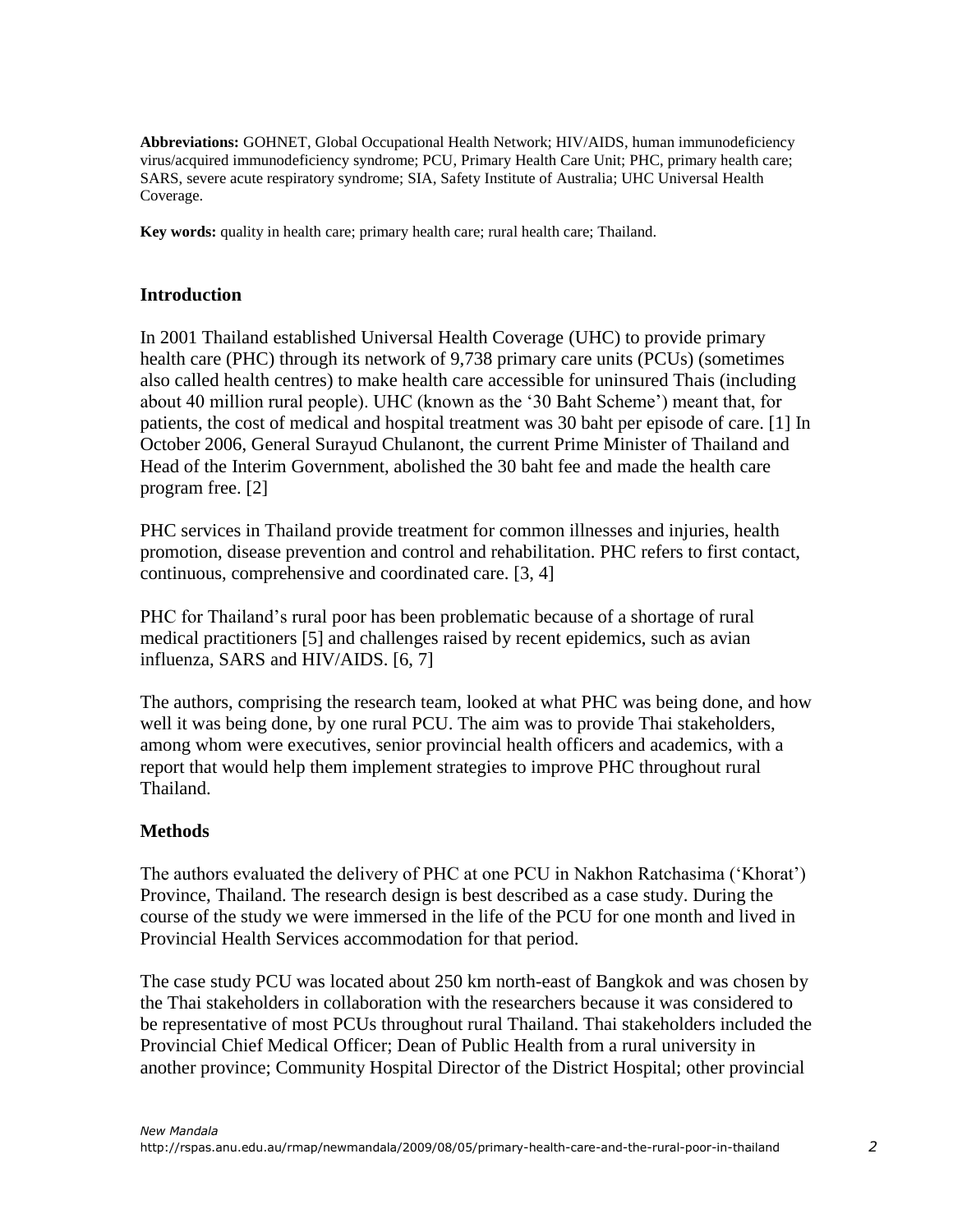health officers, including the Provincial Chief Development Officer in charge of Training and Research; and staff of the selected PCU and a Thai health professional/interpreter.

The population served by the case study PCU was comprised of 2800 villagers, most of whom were poor, [8] earning a seasonal income of about 3000 baht (around A\$100) a month as labourers and small-scale farmers. [9] The nearest private doctor's clinic was 14 km from the PCU, but it was economically beyond the reach of most villagers. PCUs throughout the district were supported by a 30-bed referral hospital which served a total population of 27,616 people from 46 villages. Selected characteristics of the case study PCU and the district hospital are shown in Table 1.

|                    | <b>PCU</b>                                       | <b>District Hospital</b>          |  |
|--------------------|--------------------------------------------------|-----------------------------------|--|
| <b>Nurses</b>      | 3 nurses: 1 nurse manager                        | 23 nurses (training details not   |  |
|                    | 1 general nurse (4 years training)               | available)                        |  |
|                    | 1 public health nurse (2 years                   |                                   |  |
|                    | training)                                        |                                   |  |
| <b>Doctors</b>     | 1 doctor, 5 hours a month<br>4 full-time doctors |                                   |  |
| Dentists           | 1 dental assistant, 3 hours a                    | 2 full-time dentists              |  |
|                    | month                                            |                                   |  |
| Pharmacists        | 1 pharmacist, 3 hours a month                    | 3 full-time pharmacists           |  |
| Additional experts | None                                             | 15 (eg, health promotion officer, |  |
|                    |                                                  | radiologist)                      |  |
| Population served  | 2,800 people from5 villages                      | 27,616 people from 46 villages    |  |
|                    | rural poor                                       | rural poor                        |  |
|                    | small scale farmers                              | small scale farmers               |  |
|                    | serving geographical area of                     | serving geographical area of      |  |
|                    | $30 \text{km}^2$                                 | $200 \text{km}^2$                 |  |
| Capacity           | No inpatients beds                               | 30 inpatient beds                 |  |
|                    | 6,000 outpatients consultation per               | 38,000 outpatients consultations  |  |
|                    | year                                             | per year                          |  |
| Facilities         | Two story concrete building                      | Single-level building with        |  |
|                    | Motor cycle for nurses providing                 | dormitory for inpatient           |  |
|                    | community work                                   | accommodation; outpatients;       |  |
|                    |                                                  | radiology; laboratory;            |  |
|                    |                                                  | administrative areas; conference  |  |
|                    |                                                  | facilities; cars and ambulances.  |  |

**Table 1: selected characteristics of the case study Primary Care Unit and the associated District Hospital** 

According to the Community Hospital Director of the District Hospital in which the research was conducted, the main causes of death for the population served by the case study PCU were:

- Heart/circulatory disease (151.96/100,000 persons)
- HIV/AIDS and other infections (81.3/100,000 persons)
- Cancer  $(63.6/100,000 \text{ persons})$
- Accidents  $(42.4/100,000$  persons).

The leading causes of morbidity were respiratory disease, digestive problems, musculoskeletal problems, infections and circulatory diseases.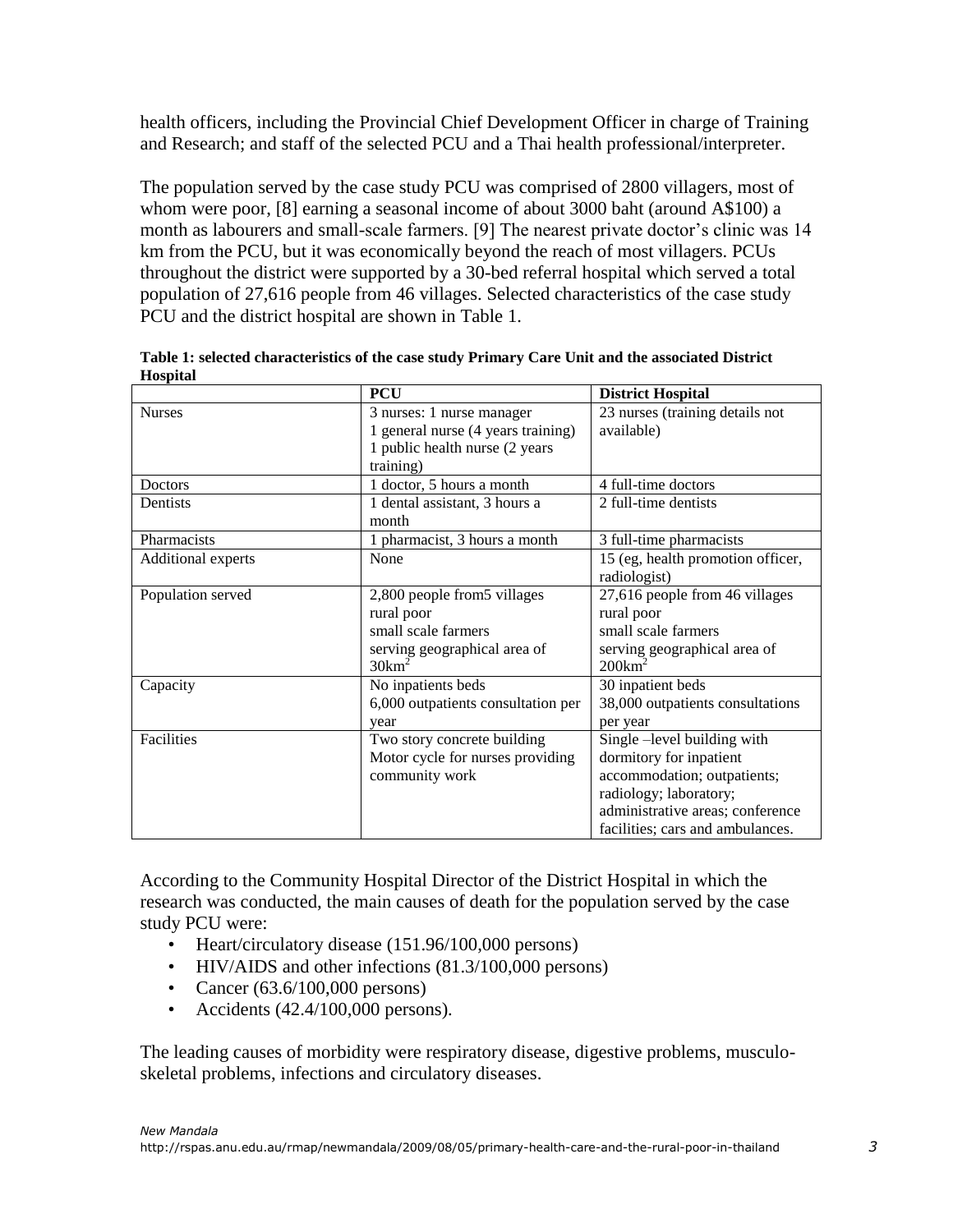The questions used to guide the evaluation were:

- What PHC is provided by the PCU?
- How well is PHC delivered by the PCU?

During the process of data collection, we sought to elicit whether the care provided by the PCU was relevant and appropriate for the patient; done well; made available in a timely manner to patients who needed it; continuous with other care and care providers; performed in a safe, efficient caring manner; and respectful of the patient. [10]

Starfield's approach to evaluating the quality of primary health care [11] informed the study variables and methods of data-gathering (Table 2). The latter were primarily qualitative, and included interviewing, focus groups, observations, and documentary and photographic analysis. Data were collected in field notes, and when focus groups and interviews were conducted they were then translated into English.

By accompanying the PCU staff on all their duties and using Kemmis and McTaggart's 'spiral of self-reflective cycles', [12] we reflected daily with the PCU staff on the data gathered. Each afternoon the researchers (with their field notes) and the PCU staff would discuss the patients seen in the clinic that day. These discussions involved examination of patient records in family folders. The family folder is the primary health record file in the PCU and it contains brief health information of all family members, a genogram, family members' general characteristics, major health problems of each, and progress notes on treatment. [13] Questions arising from these discussions provoked subsequent investigations. Every evening the researchers reflected on the data gathered and prepared questions to be answered the following day with the help of the PCU staff.

Thai stakeholders participated in two reflective focus groups (Table 3), each of about three hours duration; one in the first week of the research and a second at the end, when an interim report was presented and discussed. Both focus groups were facilitated by the principal researcher, and a Thai interpreter, who was also a health professional, was used throughout the project.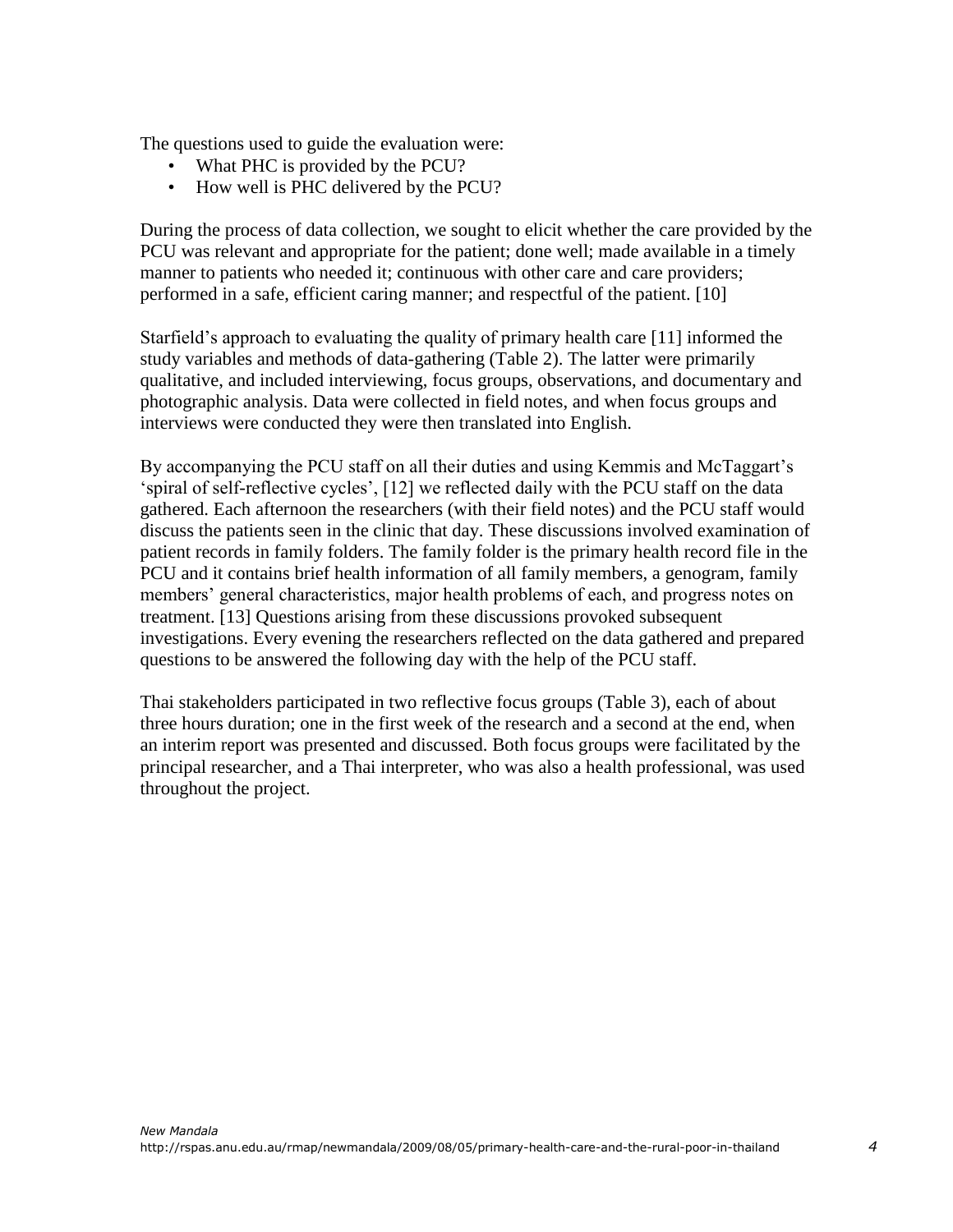| Starfield's unique attributes and appropriate sources of evidence                                                                                                                           | Application to this study                                                                                                                                                                                                                                                                      |                                                                                                                                                                                                                                                                                                   |
|---------------------------------------------------------------------------------------------------------------------------------------------------------------------------------------------|------------------------------------------------------------------------------------------------------------------------------------------------------------------------------------------------------------------------------------------------------------------------------------------------|---------------------------------------------------------------------------------------------------------------------------------------------------------------------------------------------------------------------------------------------------------------------------------------------------|
| Unique attributes of PHC* and                                                                                                                                                               | Sources of evidence**                                                                                                                                                                                                                                                                          | Methods used in this study                                                                                                                                                                                                                                                                        |
| process elements/study                                                                                                                                                                      |                                                                                                                                                                                                                                                                                                |                                                                                                                                                                                                                                                                                                   |
| variables***                                                                                                                                                                                |                                                                                                                                                                                                                                                                                                |                                                                                                                                                                                                                                                                                                   |
| First contact care:<br>Accessibility of the service and<br>the extent of actual use of the<br>service<br>Process element of performance<br>in regard to first contact care:<br>utilisation. | Program design: hours of<br>availability; accessibility to<br>public transport; provision of care<br>without requirements for payment<br>in advance; facilities for<br>handicapped; after-hours<br>arrangements; ease of making<br>appointments; and absence of<br>language and other cultural | Program design was accessed by:<br>interviews with staff and local<br>health officials; taped focus<br>groups with stakeholders;<br>observations of daily activities of<br>PCU over one month;<br>observations of patient care;<br>interviews with patients and<br>villagers; review of charts of |
|                                                                                                                                                                                             | barriers.                                                                                                                                                                                                                                                                                      | patients seen each day; home                                                                                                                                                                                                                                                                      |
| Longitudinality:                                                                                                                                                                            | Review of patient lists and                                                                                                                                                                                                                                                                    | visits; attendance at governance                                                                                                                                                                                                                                                                  |
| Person focused contact over time                                                                                                                                                            | interviews with patients about the                                                                                                                                                                                                                                                             | meetings.                                                                                                                                                                                                                                                                                         |
| (involves the extent of provider-<br>consumer contact for all but<br>referred care)<br>Process elements of performance<br>in regard to longitudinality:<br>population eligibility; patient  | regularity of their contact for<br>disease management;<br>management of signs and<br>symptoms; administration(need<br>for certification of illness and<br>health) test results; need for and                                                                                                   | Reviews of patients claims/costs<br>under Universal Health Coverage<br>(UHC); receipts; records (family<br>folders); clinical and management<br>documents of PCU. Attendance at                                                                                                                   |
| identification with a particular                                                                                                                                                            | return from consultation for                                                                                                                                                                                                                                                                   | presentations of 1) structure of                                                                                                                                                                                                                                                                  |
| provider.                                                                                                                                                                                   | secondary level care; and<br>prescription of drugs and other<br>therapies.                                                                                                                                                                                                                     | health services in the District; and<br>2) Structure of health services at<br>PCU.                                                                                                                                                                                                                |
| Comprehensiveness:                                                                                                                                                                          | Recognition of the range of                                                                                                                                                                                                                                                                    |                                                                                                                                                                                                                                                                                                   |
| Primary health care services to                                                                                                                                                             | activities the system is designed                                                                                                                                                                                                                                                              | Documents reviewed: agenda of                                                                                                                                                                                                                                                                     |
| meet the common needs of the                                                                                                                                                                | to handle.                                                                                                                                                                                                                                                                                     | April meeting of the Contracting                                                                                                                                                                                                                                                                  |
| consumer over time.                                                                                                                                                                         |                                                                                                                                                                                                                                                                                                | unit of the PHC Board; avian                                                                                                                                                                                                                                                                      |
| Process elements of performance                                                                                                                                                             |                                                                                                                                                                                                                                                                                                | influenza simulation rapid                                                                                                                                                                                                                                                                        |
| in regard to comprehensiveness:                                                                                                                                                             |                                                                                                                                                                                                                                                                                                | response team exercise; after                                                                                                                                                                                                                                                                     |
| problem recognition; diagnosis;                                                                                                                                                             |                                                                                                                                                                                                                                                                                                | action review of above; checklist                                                                                                                                                                                                                                                                 |
| management and assessment;                                                                                                                                                                  |                                                                                                                                                                                                                                                                                                | of yearly review of PCU<br>activities; health education                                                                                                                                                                                                                                           |
| knowledge of patient's social<br>profile; recognition of                                                                                                                                    |                                                                                                                                                                                                                                                                                                | review document, which every                                                                                                                                                                                                                                                                      |
| psychological problems; attitude                                                                                                                                                            |                                                                                                                                                                                                                                                                                                | household had to complete;                                                                                                                                                                                                                                                                        |
| towards and knowledge of                                                                                                                                                                    |                                                                                                                                                                                                                                                                                                | health survey for diabetes and                                                                                                                                                                                                                                                                    |
| preventive and psychological                                                                                                                                                                |                                                                                                                                                                                                                                                                                                | hypertension; list of disabled                                                                                                                                                                                                                                                                    |
| needs.                                                                                                                                                                                      |                                                                                                                                                                                                                                                                                                | people; antenatal record book;                                                                                                                                                                                                                                                                    |
| Coordination:                                                                                                                                                                               | Patient records and interviews;                                                                                                                                                                                                                                                                | personal health record book.                                                                                                                                                                                                                                                                      |
| Health-related services and                                                                                                                                                                 | seeking information about prior                                                                                                                                                                                                                                                                |                                                                                                                                                                                                                                                                                                   |
| information bought to bear on                                                                                                                                                               | visits; the organized system of                                                                                                                                                                                                                                                                | Review of clinical information                                                                                                                                                                                                                                                                    |
| patient care.                                                                                                                                                                               | referral and retrieval of                                                                                                                                                                                                                                                                      | system: methods, nature of,                                                                                                                                                                                                                                                                       |
| Process elements of performance                                                                                                                                                             | information about the results of                                                                                                                                                                                                                                                               | frequency of, and type of                                                                                                                                                                                                                                                                         |
| in regard to coordination;                                                                                                                                                                  | referral                                                                                                                                                                                                                                                                                       | communication.                                                                                                                                                                                                                                                                                    |
| recognition of information from                                                                                                                                                             |                                                                                                                                                                                                                                                                                                |                                                                                                                                                                                                                                                                                                   |
| visits elsewhere; documentation                                                                                                                                                             |                                                                                                                                                                                                                                                                                                |                                                                                                                                                                                                                                                                                                   |
| of medication and compliance;                                                                                                                                                               |                                                                                                                                                                                                                                                                                                |                                                                                                                                                                                                                                                                                                   |
| problem lists/problem-orientated                                                                                                                                                            |                                                                                                                                                                                                                                                                                                |                                                                                                                                                                                                                                                                                                   |
| medical records; preventive care.                                                                                                                                                           |                                                                                                                                                                                                                                                                                                |                                                                                                                                                                                                                                                                                                   |

**Table 2: Conceptual framework 1 used to guide study variables and data collection methods** 

1. Starfield B. Primary care: balancing health needs, services and technology. New York: Oxford University Press; 1998 (\*p. 29-30; \*\*p. 282; \*\*\*p. 255-261)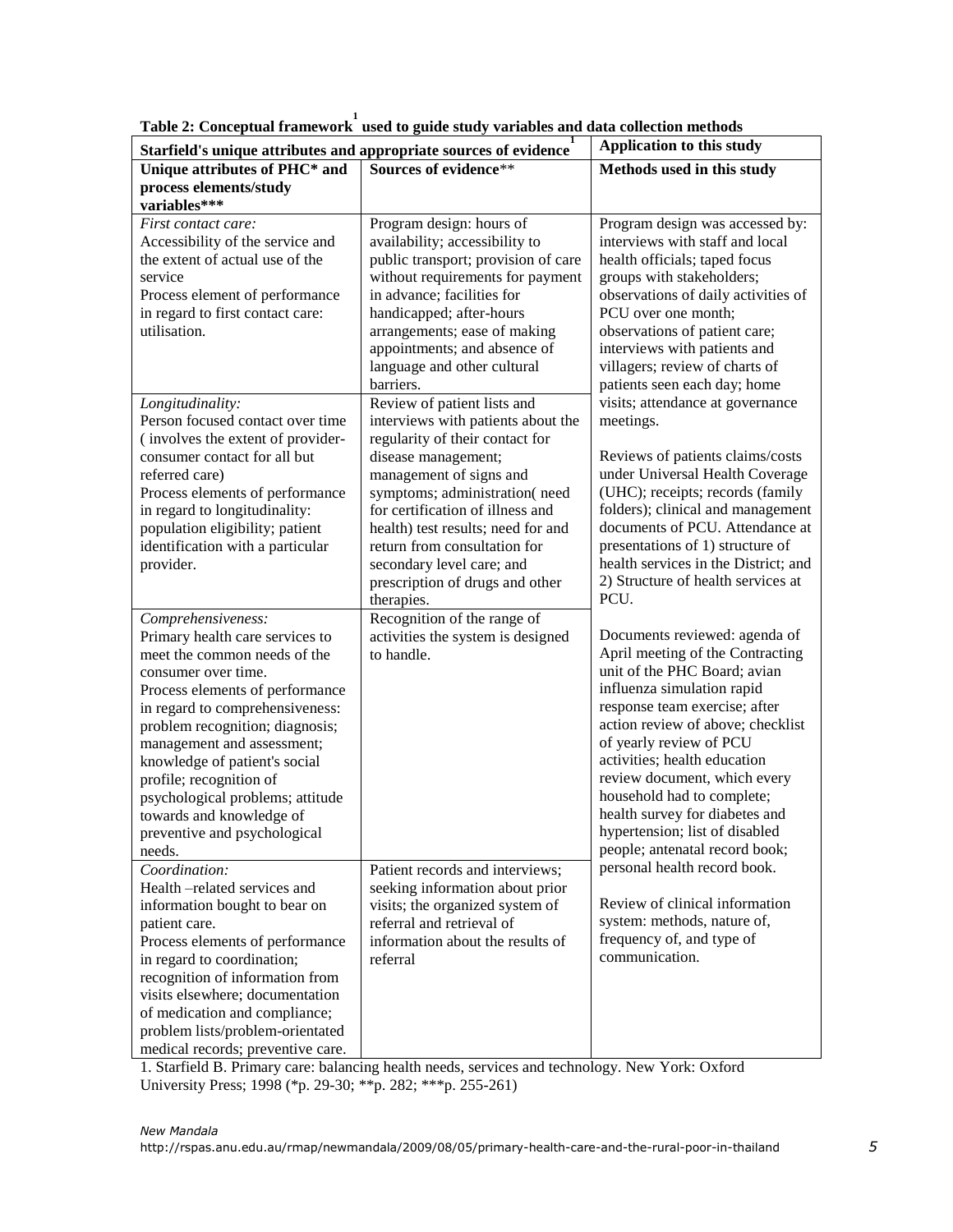| <b>FOCUS GROUP 1</b>                                                                                                                                                                                                                                                                                                                                           |                                                                                                                                                                                                 | <b>FOCUS GROUP 2</b>                                                                                                                                                                                                                                                                                                                                                                                                                                                                                                                                                                                                                       |                                                                                                                                                                                                                                                              |  |
|----------------------------------------------------------------------------------------------------------------------------------------------------------------------------------------------------------------------------------------------------------------------------------------------------------------------------------------------------------------|-------------------------------------------------------------------------------------------------------------------------------------------------------------------------------------------------|--------------------------------------------------------------------------------------------------------------------------------------------------------------------------------------------------------------------------------------------------------------------------------------------------------------------------------------------------------------------------------------------------------------------------------------------------------------------------------------------------------------------------------------------------------------------------------------------------------------------------------------------|--------------------------------------------------------------------------------------------------------------------------------------------------------------------------------------------------------------------------------------------------------------|--|
| <b>Participants</b>                                                                                                                                                                                                                                                                                                                                            | <b>Procedures</b>                                                                                                                                                                               | Participants                                                                                                                                                                                                                                                                                                                                                                                                                                                                                                                                                                                                                               | <b>Procedures</b>                                                                                                                                                                                                                                            |  |
| · PCU staff: nurse<br>manager, general trained<br>nurse, public health trained<br>nurse<br>• Provincial Chief Medical<br>Officer<br>• Community Hospital<br>Director of District<br>Hospital<br>• Nurse Manager of PCU at<br><b>District Hospital</b><br>• District Chief Health<br>Officer<br>(Public Health)<br>$\bullet$ Health<br>professional/interpreter | Topics discussed:<br>• The nature of the<br>research project, and what<br>was required of the<br>participants.<br>All questions were<br>answered and suggestions<br>from participants recorded. | · PCU staff: nurse<br>manager, general trained<br>nurse, public health trained<br>nurse<br>• Provincial Chief Medical<br>Officer<br>• Dean of Public Health*<br>• Community Hospital<br>Director<br>• Nurse Manager of PCU at<br>District Hospital<br>• District Chief Health<br>Officer<br>• Chief of Local<br>Government<br>• Head of Administration<br>in Local<br>Government<br>• Assistant Provincial<br><b>Chief Medical</b><br>Officer<br>• Provincial Chief<br>Development Officer in<br>charge of training and<br>research and<br>• Deputy Provincial Chief<br>Development Officer<br>(training and research)<br>$\bullet$ Health | Topics discussed:<br>• The research process<br>• The research findings,<br>conclusions and<br>recommendations.<br>Stakeholders' opinions<br>and discussion points,<br>including possible means<br>of implementation of<br>recommendations, were<br>recorded. |  |
|                                                                                                                                                                                                                                                                                                                                                                |                                                                                                                                                                                                 | professional/interpreter                                                                                                                                                                                                                                                                                                                                                                                                                                                                                                                                                                                                                   |                                                                                                                                                                                                                                                              |  |

**Table 3: Focus group participants and procedures** 

\*At the time of the focus group 2 this informant had resigned from this position temporarily and was elected Senator of the Thai legislature. After the coup of 2006, he returned to the position of Dean of Public Health.

The standards and protocols against which the process elements were evaluated were those of the Australian College of Rural and Remote Medicine [14] and the Royal Australian College of General Practitioners, which were familiar to the Thai stakeholders and the researchers. The principal researcher was familiar with agricultural chemical management strategies as a member of the Safety Institute of Australia (SIA) and the Global Occupational Health Network (GOHNET).

The research proposal was approved by the Human Research Ethics Committee of the University of New England, Armidale, Australia. Nakhon Ratchasima Province Health Services accepted the Australian Ethics Committee approval to proceed. Information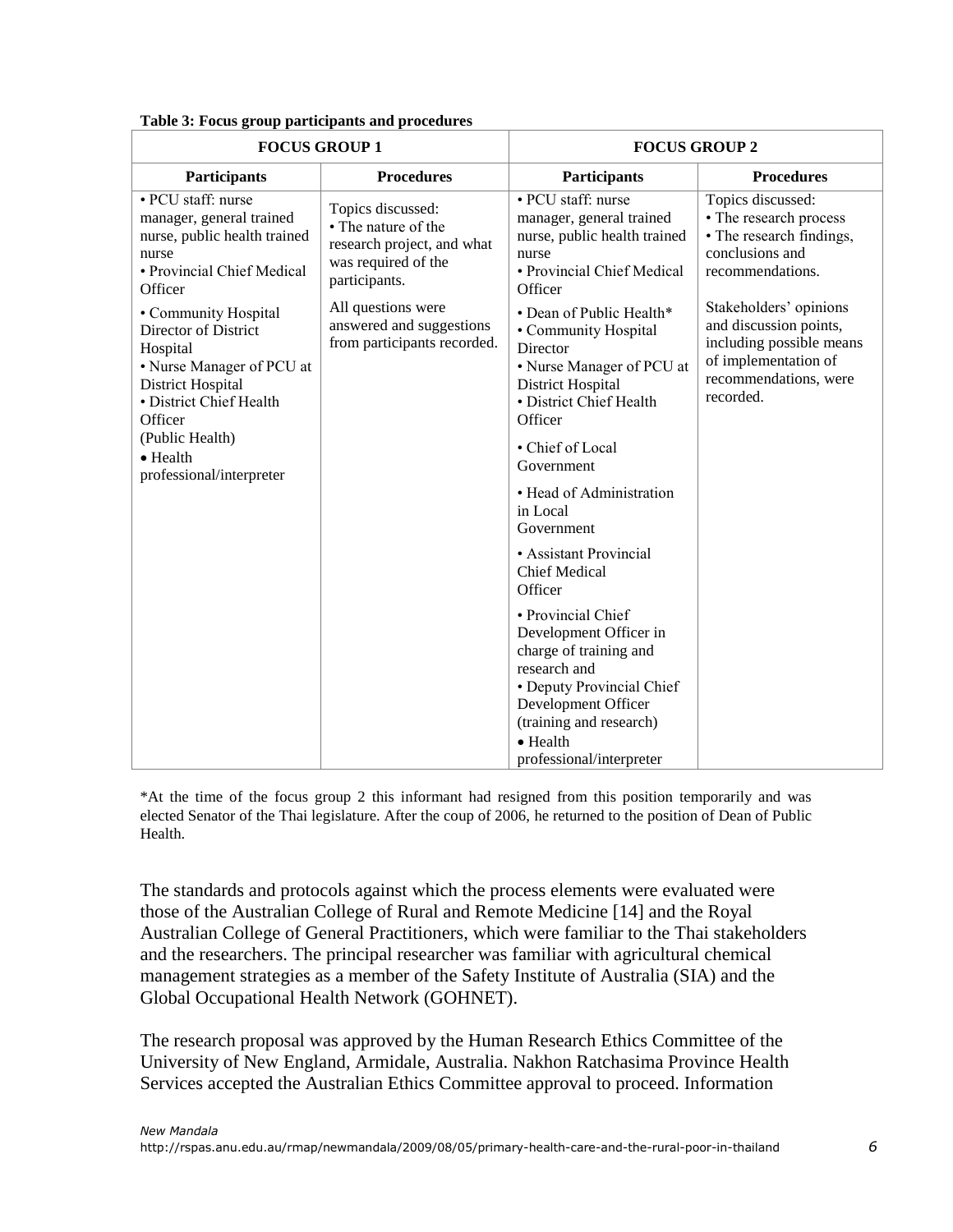sheets for participants and consent forms were translated into Thai and the Thai interpreter ensured that the informants understood their part in the research process.

## **Results**

## *First contact care*

Accessibility and utilisation of the services provided by the PCU were influenced by the lack of public transport. Most patients walked to the clinic, others came on the back of trucks, or on motorcycles carrying up to four people (including children). Handicapped or elderly patients were sometimes wheeled along the side of the road in barrows. The District Hospital reimbursed a local villager for the use of his truck in emergencies, when it was used as an ambulance.

Thais registered at other PCUs were welcomed at the PCU if they chose to come there. Elderly people attended for repeat prescriptions and minor illnesses. Patients with minor injuries came for dressings, because some of them could not afford to buy bandages or antiseptic.

The usual number of patients per day was between 10 and 20. On antenatal days, the PCU staff attended to between 20 and 30 women. When the doctor, pharmacist and dental assistant visited the unit, the number of patients swelled to between 60 and 80. Whereas the nurses sometimes spent up to an hour on a consultation, the doctor spent about five minutes with each person. The dental assistant bought a mobile dental chair to the PCU and treated about 15 people during each three hour session; extracting teeth and prescribing antibiotics for abscesses. The dentist at the District Hospital performed more difficult procedures (eg, fillings).

#### *Longitudinality*

Measurement of 'longitudinality' relates to who in the population is eligible to receive PHC from this PCU, and how exclusive that eligibility is. This is linked to the concept of identification of the patient with the provider over time.

Thais are registered at the PCU nearest where they live for purposes of UHC, but people sometimes sought care elsewhere. This occurred for reasons of privacy (e.g. women seeking abortions), convenience (e.g. seasonal workers who became injured in the district), or lack of confidence in the staff of the PCU at which they were registered. Clinical reports were not sent back to the home PCUs of such patients.

When a person was referred to a hospital, or for specialist services in Bangkok, the contact between the patient and staff at the PCU was disrupted. This was because the PCU staff did not receive timely advice on the diagnosis, treatment or prognosis that was made elsewhere, nor were they consulted on what part they could take in the patient's treatment or rehabilitation.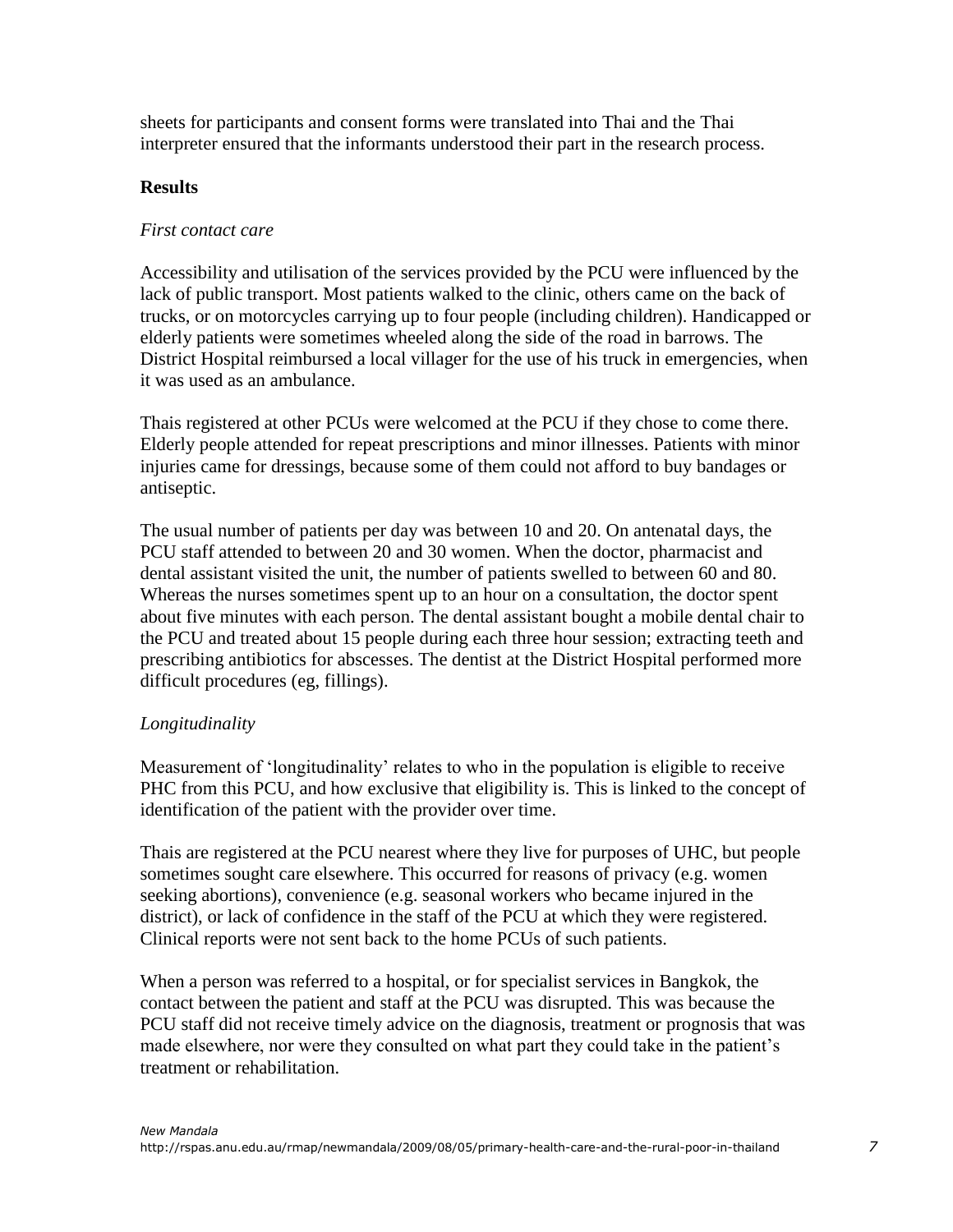#### *Comprehensiveness*

As indicated in Table 2, measures of the comprehensiveness of PHC services deal with: problem recognition; diagnosis, management and reassessment; knowledge of patients' social profile; recognition of psychological problems; and attitudes towards and knowledge of preventive and psychological needs. The following examples demonstrate the complex nature of the problems presenting to the PCU and the inadequacy of some diagnoses by PCU staff:

1. While waiting to see the doctor on his monthly visit to the PCU, middle-aged women chewed betel nuts as they talked together. When these women went to the dentist for extraction the first author noted what appeared to be palatal leucoplakia (precancerous slowly developing change in the mucous membrane) and gum disease. The same women complained to the doctor of longstanding insomnia and abdominal pain. They were diagnosed with 'insomnia' and 'dyspepsia', and given sedatives and antacids. It was neither considered nor recorded that the women were betel-nut chewers, although they openly enjoyed the habit as they waited to be seen.

2. A cluster of four people, one man and three women, presented over a period of 18 hours with fatigue, headaches, dizziness, itchy skin, blurred vision and sore eyes. On examination they all exhibited very low blood pressure. The diagnosis was 'weakness', and they were treated with vitamin B complex and analgesics without advice on the possible cause of the condition or means of preventing its recurrence. We found that these patients were all agricultural workers who did not use personal protective equipment when spraying chemicals in the hours before presentation at the PCU. The most severely affected woman had a blood pressure of 90/60. The researchers and PCU staff followed up this woman the next day at her second worksite and found that her blood pressure had returned to normal.

3. Six people, four men and two children, presented with cuts and deep lacerations to the feet and lower legs. These injuries, including those of the children, occurred at work, and were caused by knives, machinery or broken glass. The villagers either went without shoes entirely or wore rubber 'thongs' or 'flip-flops'. Although antibiotics were used, healing was delayed because the staff were not permitted to take swabs for microbiological diagnosis and sensitivity testing; dressings were cheap and not waterproof; and the local water was not clean. Preventive strategies (e.g. encouragement to wear shoes) were not considered. Two of the men smelt of alcohol and their regular and excessive alcohol intake was known to the PCU staff. The latter did not comment or try to intervene about the alcohol abuse, explaining to us that it was a private matter for the patient.

We observed that many older patients presented regularly with the same complaints, and received the same combination of medications, without their clinical data being reviewed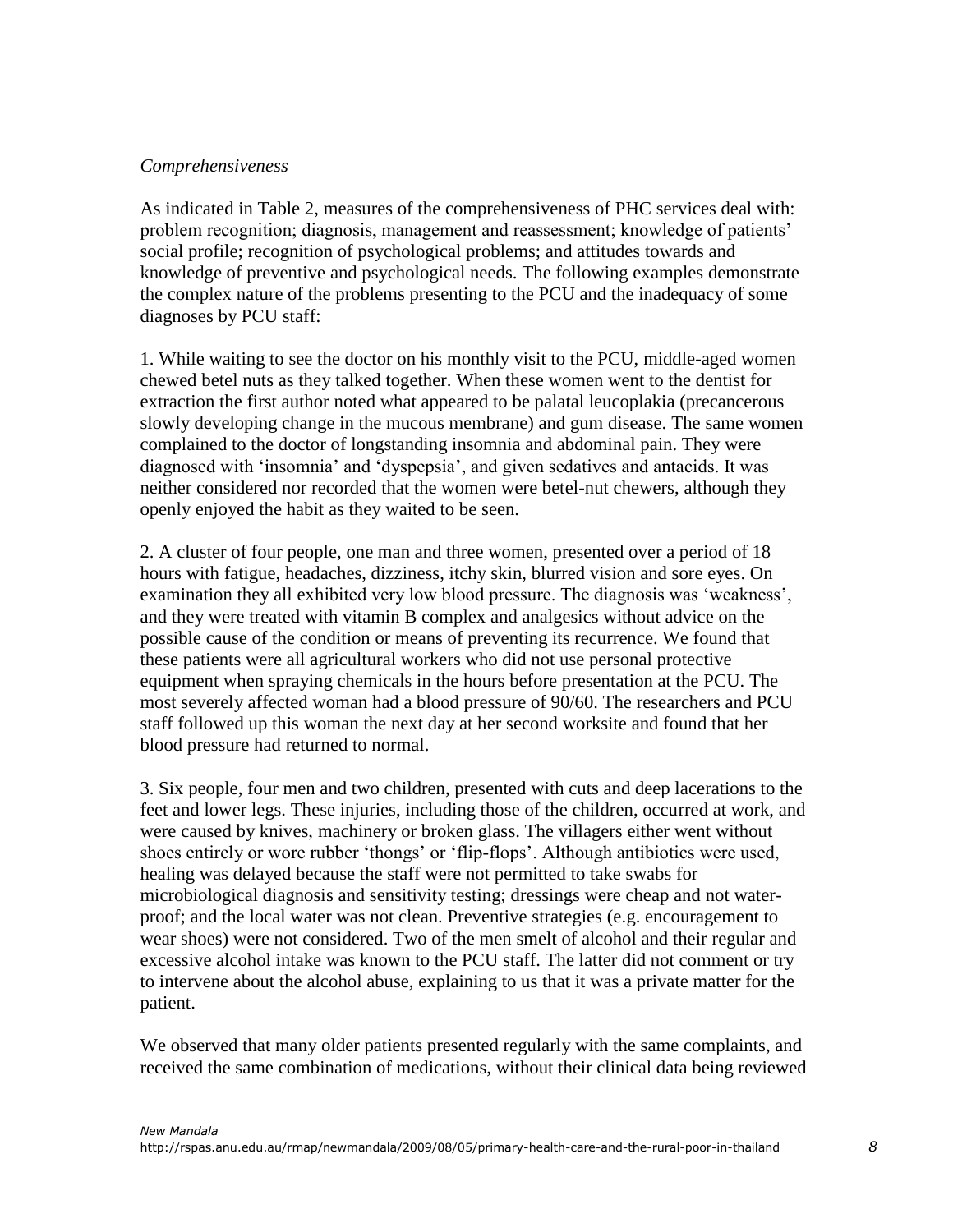periodically for reassessment. One woman with diabetes, who had multiple PCU service contacts, several inpatient stays in the District Hospital and ten doctor consultations, had no reassessment or enquiry about her lack of compliance with control of blood sugar. *Coordination* 

Measures of coordination included: retrieval of health information about consultations conducted elsewhere; documentation of medication and compliance; problem lists/ problem-orientated medical records; and population and individual preventive care. Coordination was problematic at the PCU in many ways.

There were instances of children with congenital disorders and blindness who had been referred to specialists, but no information accompanied the family on return, or was sent back to the PCU. The PCU did not have a landline telephone. The staff relied for communication on mobile technology, erratic internet connections, and personal travel (mainly by motorcycle). They did not have ready access to supervision about problem cases.

There were several tools used in the PCU for documentation of patients' records: the family folder; a personal records book; and an antenatal care records book. Information on the social, occupational and economic history of the patient, together with the history of clinical or surgical contact, was not gathered together in one file. Primary data such as those contained in laboratory reports were transcribed by hand, with the possibility of introducing errors. The personal records book and the antenatal care records book were used to a variable extent by the community.

The PCU staff showed some natural reserve in talking of 'moral' or 'private' matters (e.g. alcoholism, drug addiction and HIV/AIDS) although, on enquiry from us, they were generally well aware of patients' problems. This was not just discretion in front of the researchers: such issues tended to be ignored, not being discussed in interviews with patients or recorded in family folders. The Thai interpreter would return at a later stage by himself without the 'farangs' (Thai word meaning foreigners) and discuss some of these culturally sensitive issues fully with the staff to gain a better understanding of their approach in these matters.

Statistics on HIV/AIDS were collated by local government officials. Testing was done confidentially at the District Hospital and provision for income support was available through local government. However, information that existed on the incidence of HIV/AIDS and its prevention was not freely disseminated. Condoms were available on request as part of the HIV/AIDS program of the Ministry of Public Health and we were told PCU staff advertised this in villages. However, although AIDS was the fifth most common cause of death in the district, only one man asked for condoms during the period of our research. In antenatal care, women were given the choice of an HIV test, but, as they had to pay themselves, only about half took up the offer.

Medicines were handed out liberally after each consultation. These included antibiotics,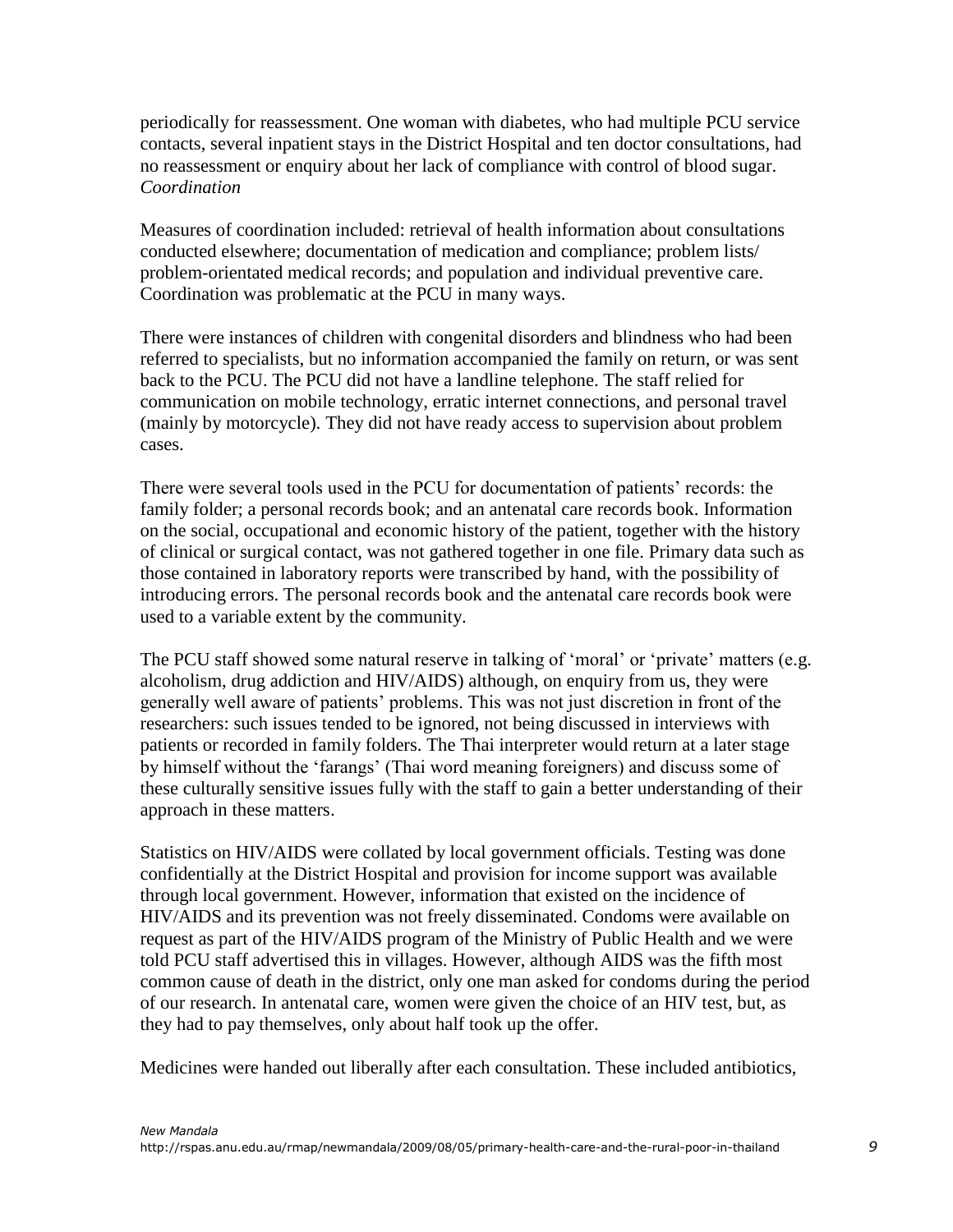anti-inflammatories, antifungals, antihistamines, analgesics, antacids and sedatives. No record of the medications received by the family was included in their folder. Some medications (e.g. digitalis) could not be dispensed by the nurses, even for repeat prescriptions, and writing out repeat prescriptions took up a large part of the time of the doctor's monthly visit to the PCU.

# **Discussion**

## *Principal findings*

The PCU can act as a 'gatekeeper' to specialist health services in the District Hospital, protecting the patient from unnecessary medical treatment and limiting access to highcost medical services. [15] There is a trade-off between freedom of the patient to choose and operational efficiency of health services management. Both the transport arrangements and the lack of advanced-level medical functions (e.g. reassessments, clarifying differential diagnoses, supervision and training, and complex case management) at the PCU did not allow it to act in a gatekeeper role. The PCU could not provide comprehensive care for the patients over time because of a lack of diagnostic skills of the PCU staff; and lack of access to direct supervision by the PCU staff.

PHC differs from secondary and tertiary care because of the lack of differentiation of the problems that present in the primary care setting. [11] The women with insomnia, decayed teeth and dyspepsia are examples of poor problem recognition and staff-selective attitudes towards preventive health because betel nut is the most widely used stimulant in the developing world and is associated commonly with dental decay, oral cancers, insomnia, stomach discomfort and intestinal cancers. [16] Betel-nut chewing was considered by the PCU staff to be the private business of the patients and not part of their responsibility as health professionals. Similarly the presenting symptoms of the agricultural workers were not considered work-related. However, such symptoms are commonly attributed to agricultural chemical toxicity. Acute chemical toxicity is the major problem arising from the use of pesticides in the developing world. [17] Community preventive strategies were not developed from an awareness of local need because preventive health programs were decided nationally. Despite the weakness of problem definition, the health data from the PCU went on to become statistics in district, provincial and national health databases.

PCU staff were not included in ongoing health interventions initiated by other services, with the result that patients could not go to the PCU for informed follow-up care. Because these patients were poor and not medically literate, this was a deficiency in the quality of health services available to them. While the family folder is important institutionally and traditionally because it conveys a family focus, it had shortcomings as a medical record as it was not adapted to the mobility and privacy of the rural people.

*Strengths and weaknesses of the study*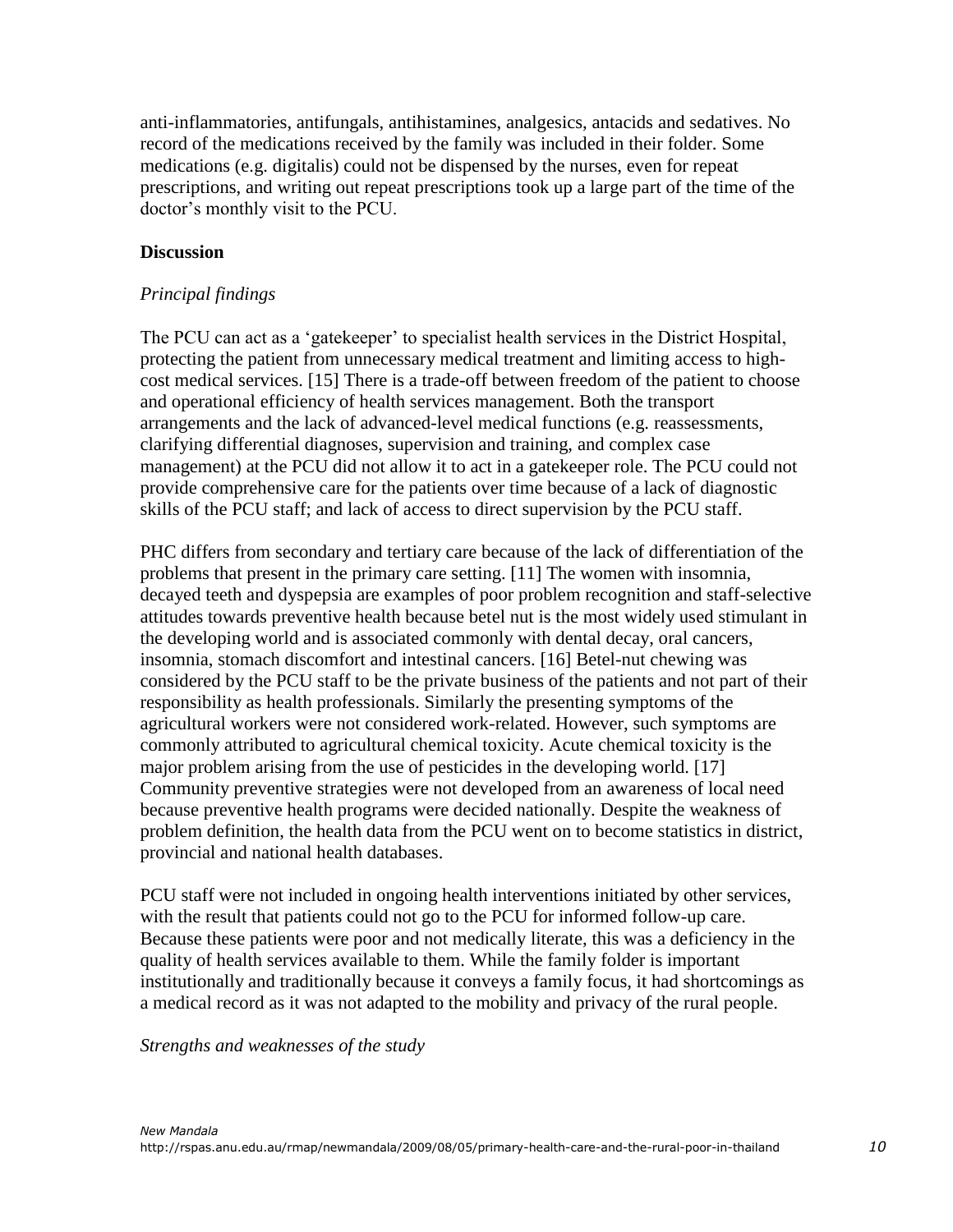The strengths and weaknesses of this study are those associated with the case study design. A strength of the design is the intense focus on a single case (here it was the rural PCU). Such an approach has the potential to provide new insights into complex organisational issues that may be used to build theory. [18] This research was further strengthened by the use of Starfield's conceptual framework [11] and the involvement of PCU staff and Thai stakeholders in the final stages of data analysis and interpretation. The main weakness of the design is that the results are not able to be generalised to the relevant population; a problem of external validity. Despite these known limitations, Thai stakeholders accepted the findings presented in an interim report as a true account of PHC at that case study PCU, and considered them to be applicable to other rural PHC settings in Thailand.

## *Policy and practice implications*

As a result of our study, it was recommended that health professionals in rural PCUs in Thailand would benefit from:

- clinical supervision with specific, regular and close attention from experts;
- provision of timely/appropriate/accurate information to use for patient care;
- training programs for clinical, community, occupational and management skillsdevelopment at the PHC level; and
- authority to prioritise services for the disabled and aged through the development of a health advocacy role for the PCU Manager.

With a community approach in PHC as recommended by the World Health Organization (WHO) in 2003, [7] PCU staff should be trained to recognise and institute control measures for occupational illnesses; conduct assessments of mental status, and provide supportive counselling for alcohol and drug abuse; teach children to floss and brush teeth regularly; and provide education on HIV/AIDS prevention. Thailand has one of the highest pharmaceutical drug consumption rates per capita in the world, [19, 20] a fact that indicates a strongly embedded bias towards curative rather than preventive medicine. Improving the efficiency of the supply and use of drugs is one management system change that would reduce costs substantially. Health initiatives to provide trained health professionals are needed where public health infrastructure and occupational and environmental health are poorly developed and the community lives in or near poverty. Research into methods and processes of collaboration and communication between primary and secondary care needs to be carried out in order to integrate community, PCU and hospital services.

# **Conclusion**

This process evaluation of one PCU in rural Thailand five years after UHC was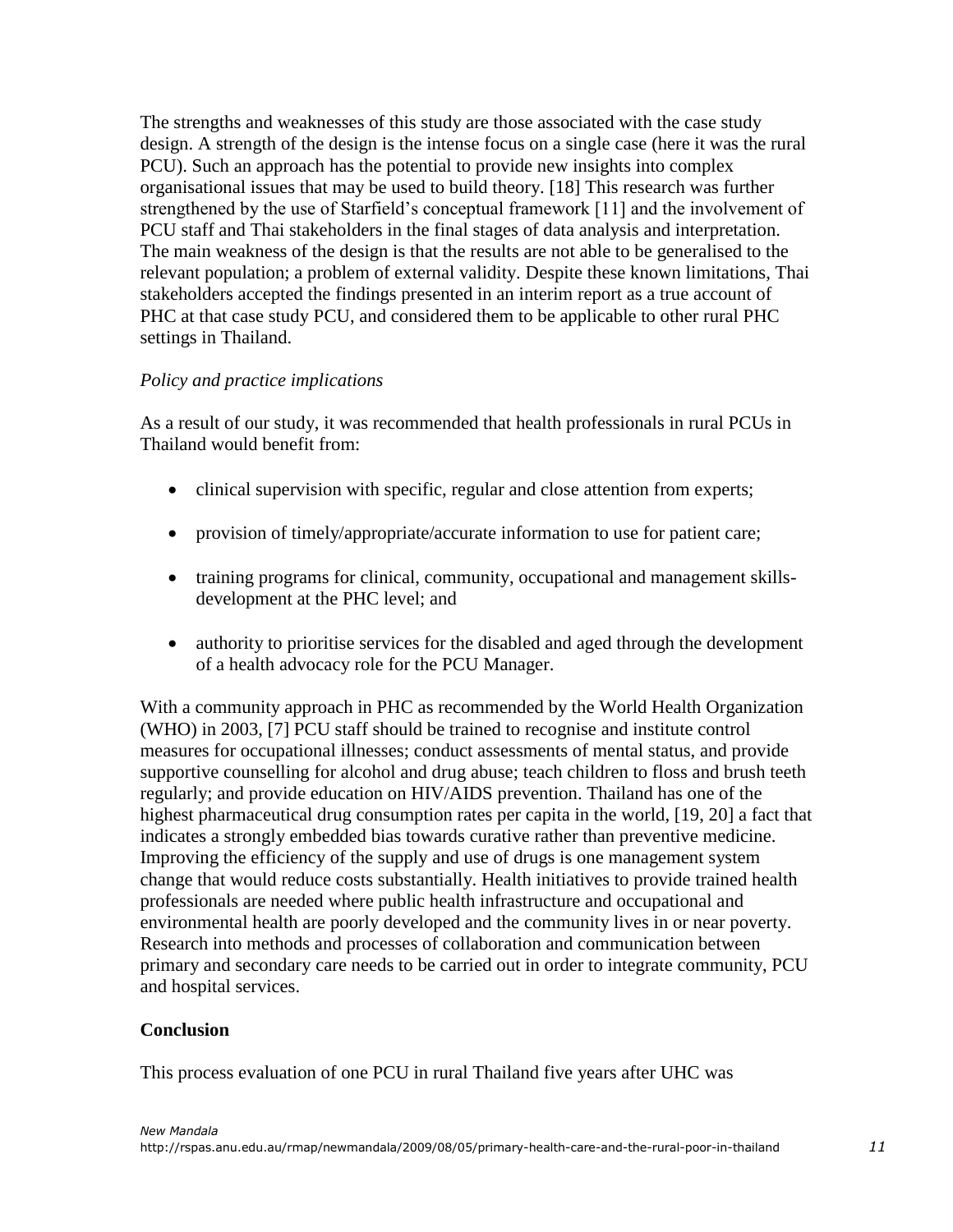introduced in 2001 was undertaken to provide Thai stakeholders with recommendations to improve the quality of PHC within current resource constraints. The evaluation concluded that improvements in the performance of PHC in rural Thailand could be made so that resource use could be maximised.

Thai stakeholders contributed to the evaluation and accepted the interim report as a true account of PHC at the case study PCU. They considered the recommendations appropriate for application in this setting and possibly other rural PHC settings in Thailand and indicated that they intended to implement the recommendations in the study province.

# **Acknowledgements**

We acknowledge Thai workers and colleagues for their help, kindness and generosity; the University of New England, for a University Research Grant; and Nakhon Ratchasima Provincial Health Office for accommodation and transport.

# **Competing interests**

The authors declare that they have no competing interests.

# **References**

- 1. Wibulpolprasert S, editor. Thailand health profile: 1999-2000. Bangkok: Bureau of Policy and Strategy, Ministry of Public Health; 2002.
- 2. The Nation. Bt30 health fee may be scrapped. Bangkok: The Nation. 2006 14 Oct.
- 3. Ministry of Public Health. Standard of primary care service system (in Thai). Nakhon Ratchasima Provincial Health Office; 2001, July 18. Available from: http://www.province.moph.go.th/nakhonratchasima/ PCU/PCU\_work.htm. (Accessed 8/9/06.)
- 4. Starfield B. Is primary care essential? Lancet. 1994;344:1129-1133.
- 5. Wibulpolprasert S, Pengpaibon P. Integrated strategies to tackle the inequitable distribution of doctors in Thailand: four decades of experience. Human Resources for Health. 2003;1: 12: Available from: http://www.human-resourceshealth.com/content/1/1/12. (Accessed 11/7/06.)
- 6. Beaglehole R. Global public health: a new era. Oxford: Oxford University Press; 2004.
- 7. World Health Organization. Primary health care: a framework for future strategic directions, 2003 global report. Geneva: WHO;2003.
- 8. Jitsanguan T. Sustainable agricultural systems for small scale farmers in Thailand: implications for the environment. Taiwan: Food and Fertilizer Technology Centre; 2001. http://www.fftc.agnet.org/library/ article/eb509.html. (Accessed 3/1/06.)
- 9. National Economic and Social Development Board. Thailand's official poverty